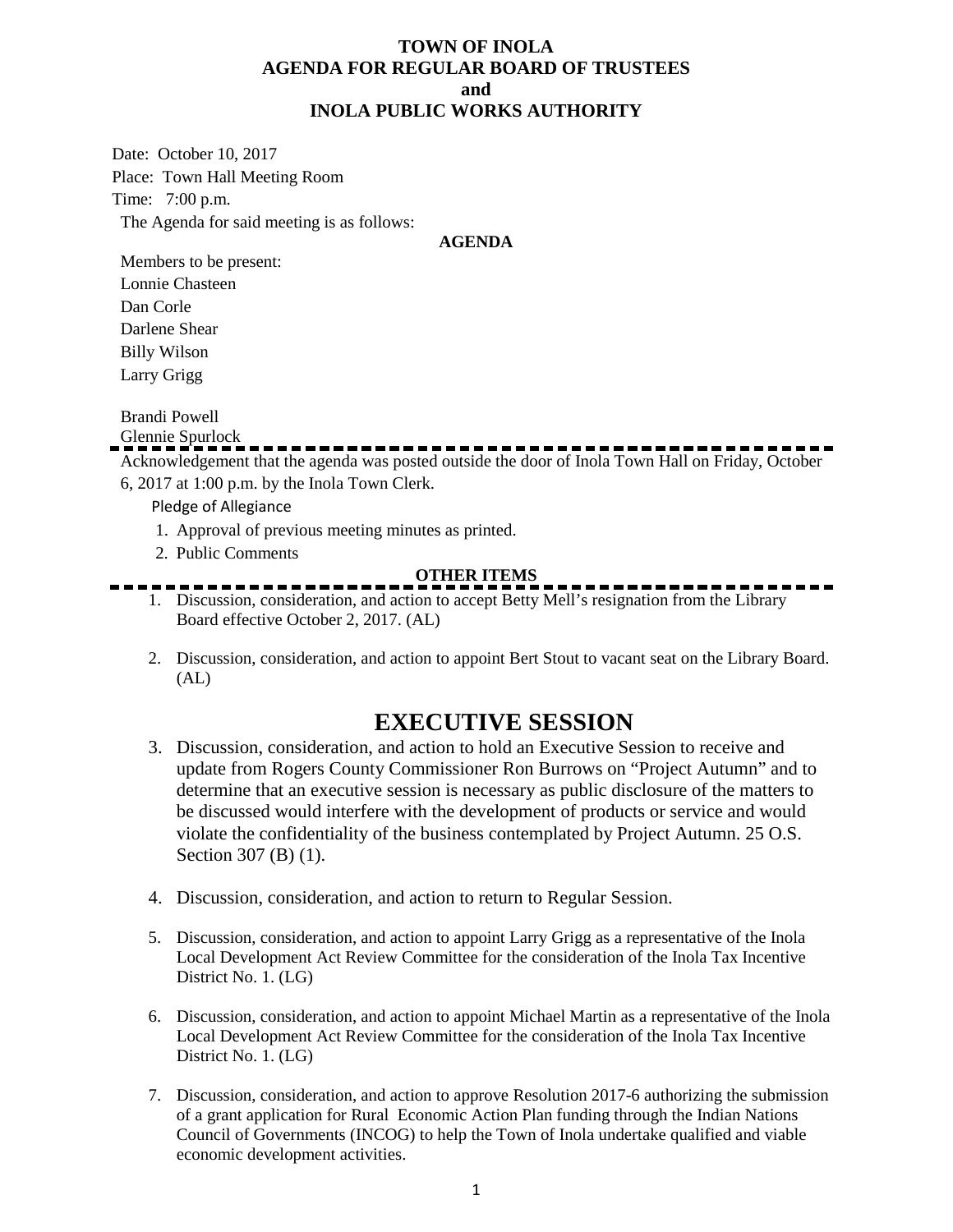# **STREET, PARK AND CEMETERY**

- 8. Discussion, consideration, and action for the Cemetery Board and the Town of Inola to share the cost of purchasing a new lawn mower. (JK/DS)
- 9. Discussion, consideration, and action to erect signs prohibiting U-turns per section 15-251 for First Block of North Broadway. (BC) **POLICE AND FIRE**

# **FINANCE AND AUDIT**

- 7 Motion to go into PWA.
- 8 Return from PWA.
- 9 Approval of purchase orders as initialed.

## **MAYOR'S COMMENTS**

. . . . . . . . 10 Motion to adjourn.